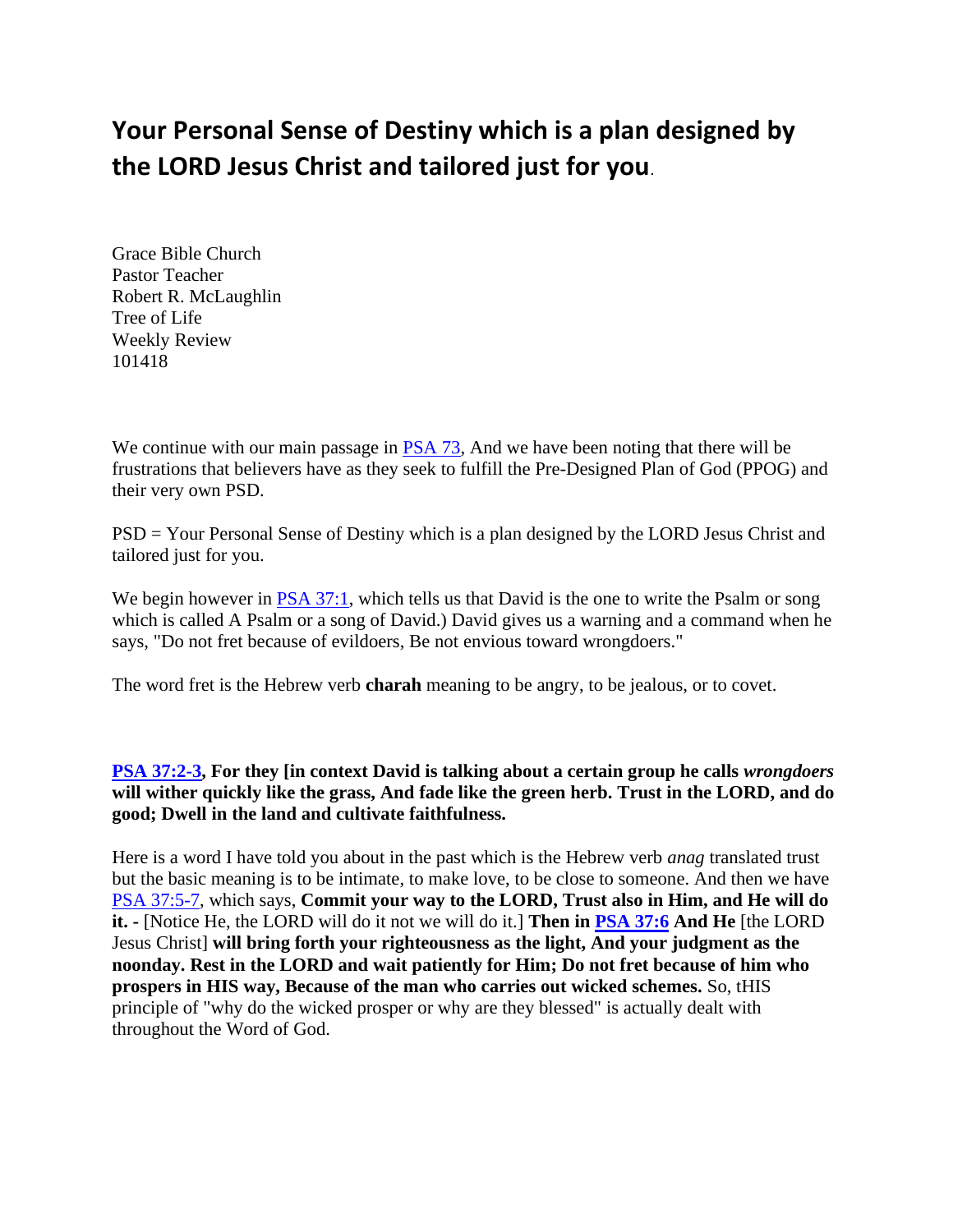# Now, go forward to **[PSA 73:1-2,](https://www.bibleserver.com/text/NIV/Psalm73%3A1-2) which starts out with the phrase; "Surely God is good to Israel, To those who are pure in heart! But as for me, my feet came close to stumbling; My steps had almost slipped."**

Why?

He almost fell and slipped because he had become jealous and envied the prosperity of the wicked. **[PSA 73:3,](https://www.bibleserver.com/text/NIV/Psalm73%3A3) "For I was envious of the arrogant, {As} I saw the prosperity of the wicked."**

Now, as we noted in closing on Friday evening, the point is are you thinking in the realm of human viewpoint which really has no solution to your problems or are you thinking with Divine Viewpoint which has a solution which is the mind of Christ that is able to deliver your soul from anything.

In fact look at **[ISA 55:6-11,](https://www.bibleserver.com/text/NIV/Isaiah55%3A6-11) Seek the LORD while He may be found; Call upon Him while He is near. Let the wicked forsake HIS way, And the unrighteous man HIS thoughts; And let him return to the LORD, And He will have compassion on him; And to our God, For He will abundantly pardon. For My thoughts are not your thoughts, Neither are your ways My ways," declares the LORD. For {as} the heavens are higher than the earth, So are My ways higher than your ways, And My thoughts than your thoughts. For as the rain and the snow come down from heaven, And do not return there without watering the earth, And making it bear and sprout, And furnishing seed to the sower and bread to the eater; So shall My word be which goes forth from My mouth; It shall not return to Me empty, Without accomplishing what I desire, And without succeeding {in the matter} for which I sent it."**

The writer Asaph saw what the wicked had as far as blessings are concerned and as a musician, he also functioned with the talent that the LORD had given him and others. Remember that there is a difference between your talent and your spiritual gift. The difference is that your talent, whatever it is, is given by God to all members of the human race whereas our spiritual gift is the supernatural ability that God the Holy Spirit **has** in given us whatever He sees fit for us to be given as far the spiritual gifts are concerned. THIS is part of one of the 40 Things that are given to us at the moment you were saved.

Now, with all of these principles in mind, all we have to do is learn the doctrine and God the Holy Spirit will bring whatever we learned to our memory center.

How do we know that?

We know that because of what our LORD said to HIS disciples just hours before HIS death on the Cross. Now, the predesigned plan of God is revealed by God the Holy Spirit who is our Mentor or teacher in [Joh 14:26.](https://www.bibleserver.com/text/NIV/John14%3A26)

In **[JOH 14:22-27,](https://www.bibleserver.com/text/NIV/John14%3A22-27) Judas (not Iscariot) said to Him, "LORD, what then has happened that You are going to disclose Yourself to us, and not to the world?" Jesus answered and said to him, "If anyone loves Me, he will keep My word; and My Father will love him, and We will**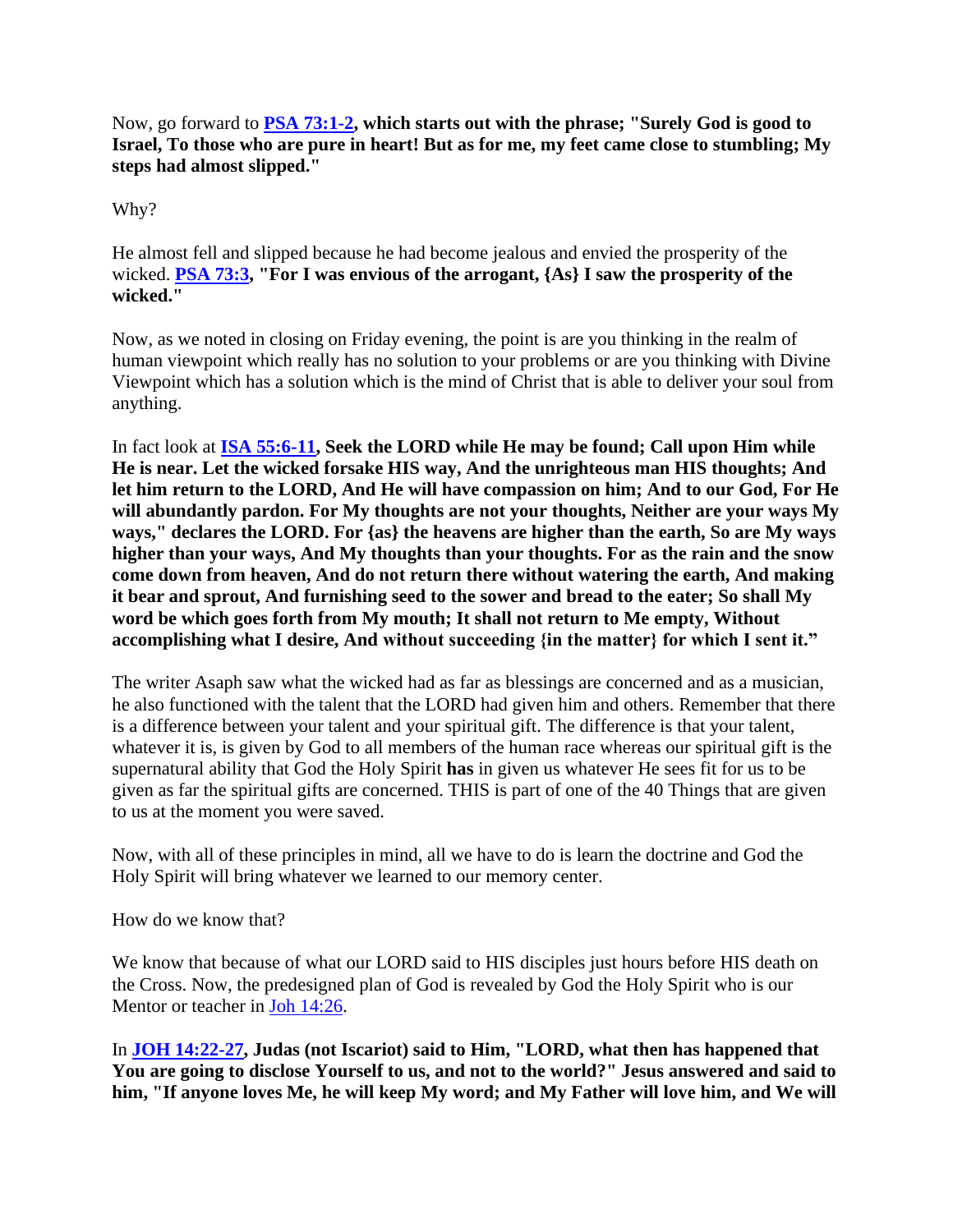**come to him, and make Our abode with him. He who does not love Me does not keep My words; and the word which you hear is not Mine, but the Father's who sent Me. These things I have spoken to you, while abiding with you. But the Helper (God), the Holy Spirit, whom the Father will send in My name, He will teach you all things, and bring to your remembrance all that I said to you. Peace I leave with you; My peace I give to you; not as the world gives, do I give to you. Let not your heart be troubled, nor let it be fearful."**

So, whether it is Asaph the musician or David the king, they are going to learn that lesson. The Lesson = They saw what GOD had given them. Now, in  $P$ sa 73 the author Asaph saw the outward display of prosperity that those who live for themselves like the wicked or the wrongdoers have as well. He saw what he had. Some believers do just that!

They see what people have. A New car, new home, better job, fine clothing, no problems with the finances, everything is going right. You look at what they have but you only see their outward display not the inner changes. And so, what we see may not be real or at all.

Why?

Because we do not see the discomfort and lack of contentment in the wicked soul. We do not see when they go to sleep at night even though that they have all these riches and all these things and all this form of prosperity, there's something missing in their soul. What is missing in their soul?

What is missing is mentioned in **[ECC 3:11](https://www.bibleserver.com/text/NIV/Ecclesiastes3%3A11) He has made everything meaningful in its time. He has also set eternity in their heart or set the desire for eternal things that are eternal without which** [the setting of the desire for eternal things] **mankind will not find out the work which God has done from the beginning even to the end.**

Now, for the believer who spends HIS life in the cosmic system, death is horrible. However, better an end with horror than horror without end. And this means that anytime you become critical or upset, blaming God for whatever it is like the departure of a loved one, you're in a state of blasphemy. Because it isn't a matter of when we think the death should be; it is a matter of what God has decided; [PSA 68:19-20.](https://www.bibleserver.com/text/NIV/Psalm68%3A19-20)

God cannot be unfair. HIS decision about the death of any person is never unfair. Some die healthy; some die ill. And if GOD decides to take you out by some terrible disease, all the health food and vitamins in the world won't help you; you will die of disease. The point is that nothing will prolong your life beyond GOD's time for you to die.

Therefore let's continue with **[PSA 73:4,](https://www.bibleserver.com/text/NIV/Psalm73%3A4) For there are no pains in their death; And their body is fat.** Now, in reality, this man has no idea of what happens to the wealthy or the wicked at death. In fact, this man Asaph can only guess what is happening, but he has no idea what is really going on because no one knows the day or the hour of anyone's death. We can only solve our own problems not by means of our understanding but by means of the word of God that He has provided for all believers.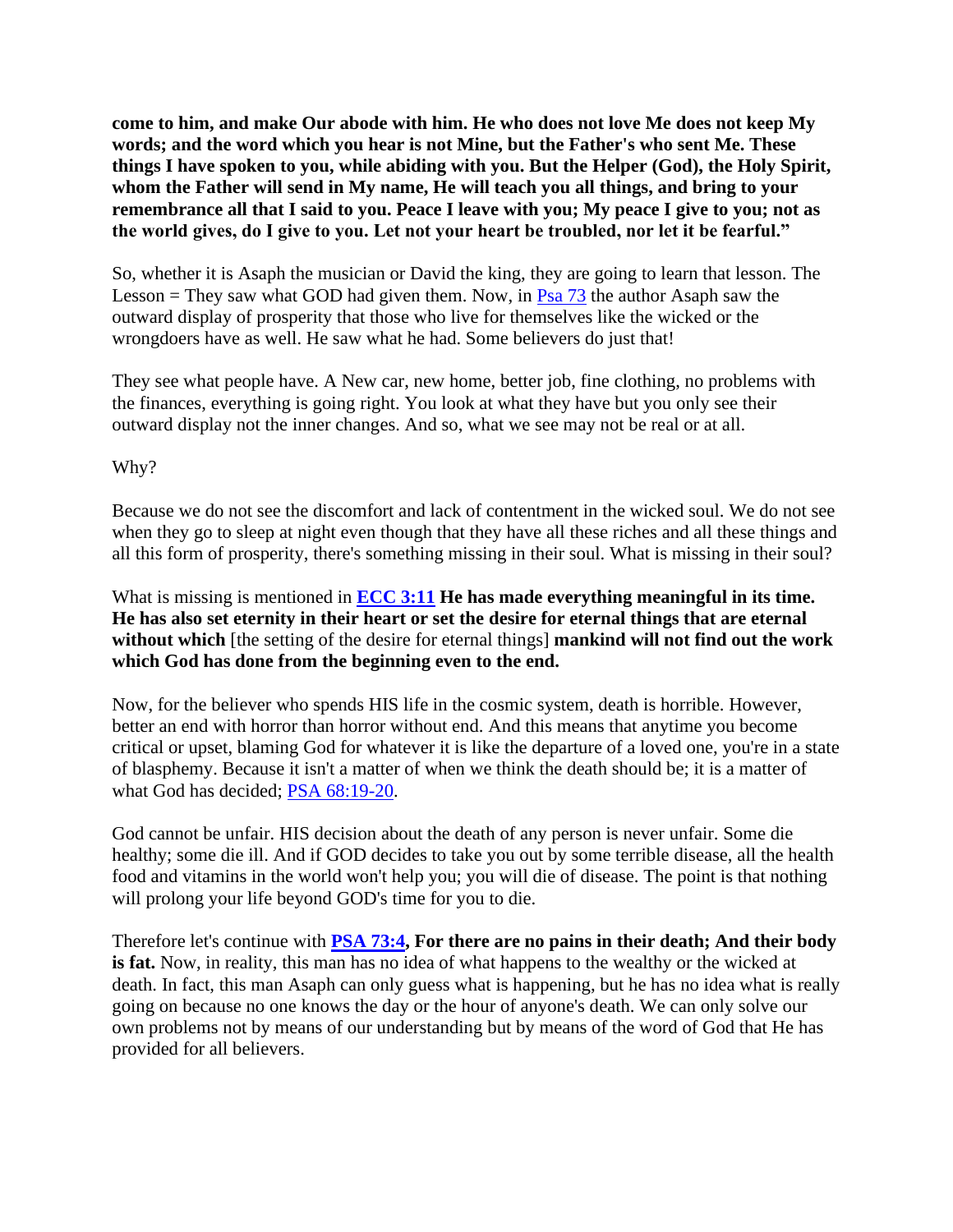Now, this man doesn't know whether or not there are *"no pains"* in the death of the wicked, only GOD knows the details that are involved concerning what the individual is going through. This is one of the reasons why the LORD will even take HIS people home early so that they would not have to suffer any longer, [ISA 57:1.](https://www.bibleserver.com/text/NIV/Isaiah57%3A1)

#### **[ISA 57:1,](https://www.bibleserver.com/text/NIV/Isaiah57%3A1) The righteous man perishes, and no man takes it to heart; And devout men are taken away, while no one understands. For the righteous man is taken away from evil.**

Now then, look back at [PSA 73:4,](https://www.bibleserver.com/text/NIV/Psalm73%3A4) where he says **[PSA 73:4,](https://www.bibleserver.com/text/NIV/Psalm73%3A4) For there are no pains in their death; And their body is fat.** In reality, Asaph has no idea of what happens to the wealthy or the wicked at death. God, and only God knows what an individual is going through at death. And so, this man Asaph doesn't know whether or not there are *"no pains"* in the death of the wicked, only God knows the details that are involved concerning what the individual is going through.

In this passage, what really is important are the lessons that this man will learn and apply concerning *WHY* the wicked prosper while the believer always seems to be in need, one way or another. All believers who understand these principles realize the fact that the answers will come but they may not be the answers we expected or the blessings you thought would give you +H or inner happiness and contentment. Like most believers, we want those blessings in "our time," or "under our timing" rather than waiting for the Divine Timing of our LORD to act on our behalf according to HIS timing and not ours.

Therefore, once again we need to perceive the "Word of God" under the "*power of God the Holy Spirit*" so that we are always *"able and ready"* to worship our LORD according to HIS Word. Our LORD also taught the importance of always being ready when He said to HIS disciples **[LUK 12:40,](https://www.bibleserver.com/text/NIV/Luke12%3A40) "You too, be ready; for the Son of Man is coming at an hour that you do not expect."**

The weapons of our warfare are not of the flesh but divinely powerful. Therefore, in [2CO 10:3,](https://www.bibleserver.com/text/NIV/2Corinthians10%3A3) For though we walk in the flesh, we do not war according to the flesh, the world is dog-eat-dog out there in the Cosmic system. The cosmos or the world doesn't fight fair. But we don't live or fight our battles that way--never have and never will.

# **[2CO 10:4,](https://www.bibleserver.com/text/NIV/2Corinthians10%3A4) for the weapons of our warfare are not of the flesh, but divinely powerful for the destruction of fortresses.**

The tools of our trade aren't for marketing or manipulation, but they are for demolishing any viewpoint from the Cosmic system.

# **[2CO 10:5,](https://www.bibleserver.com/text/NIV/2Corinthians10%3A5) "We are} destroying speculations and every lofty thing raised up against the knowledge of God, and {we are} taking every thought captive to the obedience of Christ,"**

We use that which our powerful God has provided for us. Such things, like smashing warped philosophies, tear down the barriers erected against the truth of GOD. And now here is another "be ready" passage when the apostle says in **[2CO 10:6,](https://www.bibleserver.com/text/NIV/2Corinthians10%3A6) And we are ready or we need to punish all disobedience, whenever your obedience is complete.**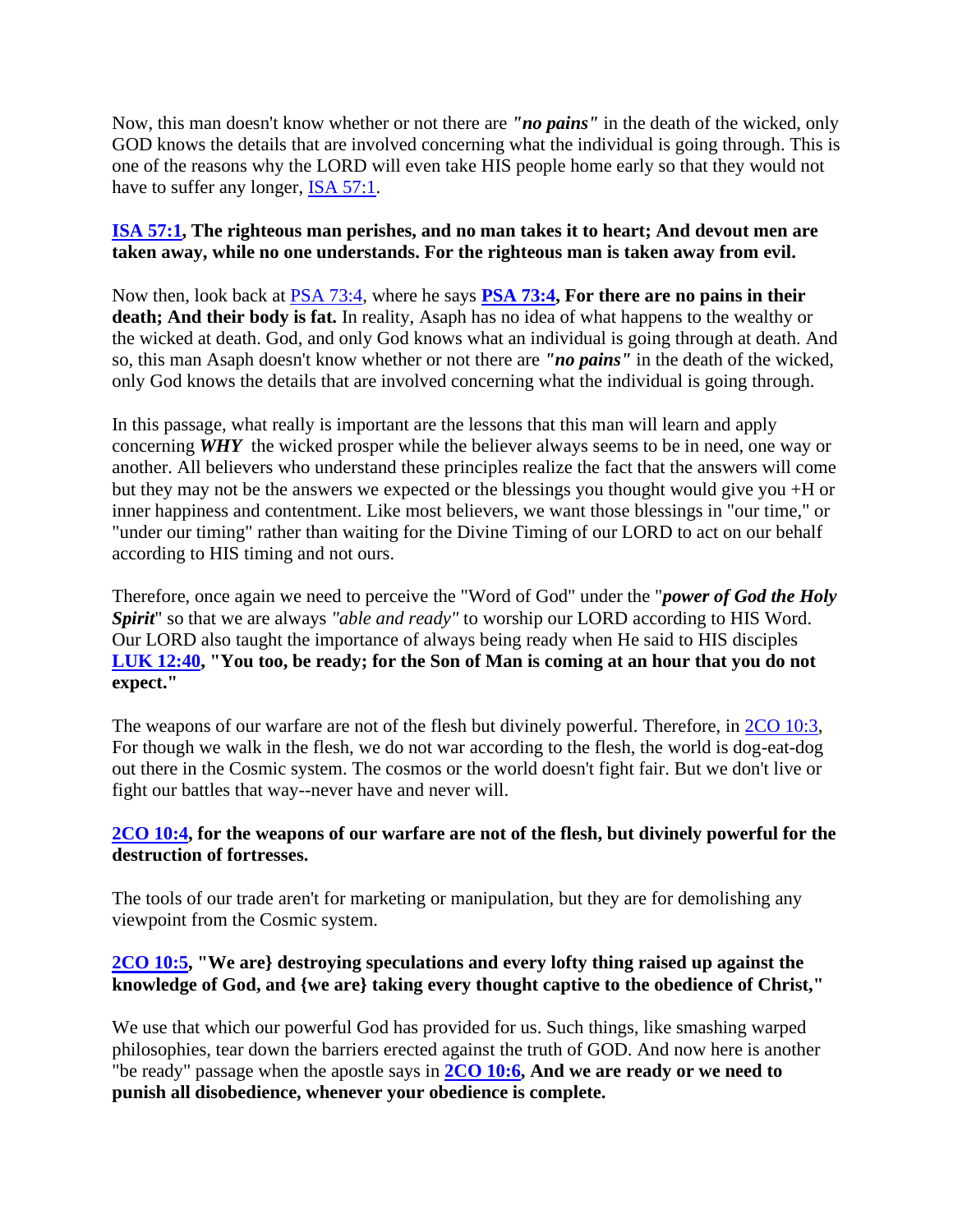According to the divine will of GOD which is for us and not against us, GOD's timing is not like man's timing which is why all of us need to be ready and prepared to face whatever the LORD desires for us. This is also because many believers think and say such thing like; "If you have money and prosperity all of your problems can be solved and that simply is not so."

That's not what the richest man in the world thought, King Solomon said in **[ECC 5:10,](https://www.bibleserver.com/text/NIV/Ecclesiastes5%3A10) He who loves money will not be satisfied with money, nor he who loves abundance {with its} income. This too is vanity.** The one who loves money is never satisfied with money, Nor is the one who loves wealth with big profits. It's all vanity or nothing more than smoke.

#### **[ECC 5:11-12,](https://www.bibleserver.com/text/NIV/Ecclesiastes5%3A11-12) When good things increase, those who consume them increase. So what is the advantage to their owners except to look on? [**The more loot you get, the more looters show up]. **The sleep of the working man is pleasant, whether he eats little or much. But the full stomach of the rich man does not allow him to sleep.**

Hard and honest work earns a good night's sleep, whether supper is beans or steak a rich man's belly gives him insomnia. He has fears, doubts, hatred, anger, etc.

#### **[ECC 5:13,](https://www.bibleserver.com/text/NIV/Ecclesiastes5%3A13) There is a grievous evil {which} I have seen under the sun: riches being hoarded by their owner to HIS hurt.**

Solomon is saying in effect, Here's a piece of bad luck I've seen happen: A man hoards or lusts and covets far more wealth than what he needs and it is no good for him.

# **[ECC](https://www.bibleserver.com/text/NIV/Ecclesiastes5%3A14) 5:14, When those riches were lost through a bad investment and he had fathered a son, then there was nothing to support him.**

THIS warning was given by a man who had all the money he would ever need and then he loses it all in a bad business deal. He fathered a child but hasn't a cent left to give him.

# **[ECC 5:15,](https://www.bibleserver.com/text/NIV/Ecclesiastes5%3A15) As he had come naked from HIS mother's womb, so will he return as he came. He will take nothing from the fruit of HIS labor that he can carry in HIS hand.**

We have all arrived naked from the womb of our mother; We'll leave in the same condition--with nothing except metabolized doctrine or what you did with what the LORD gave you.

#### **[ECC 5:16,](https://www.bibleserver.com/text/NIV/Ecclesiastes5%3A16) And tHIS also is a grievous evil - exactly as a man is born, thus will he die. So, what is the advantage to him who toils for the wind?**

This is bad luck for sure - we all came into the world naked and that is how we will leave tHIS world naked in God's timing.

THIS is another reason why we should never covert or lust after what the wicked and the wealthy possess, especially in our day and age, with all the deception and lies from the cosmic system concerning such things as sensitive as money. Go forward to **[ECC 7:12,](https://www.bibleserver.com/text/NIV/Ecclesiastes7%3A12) For wisdom is**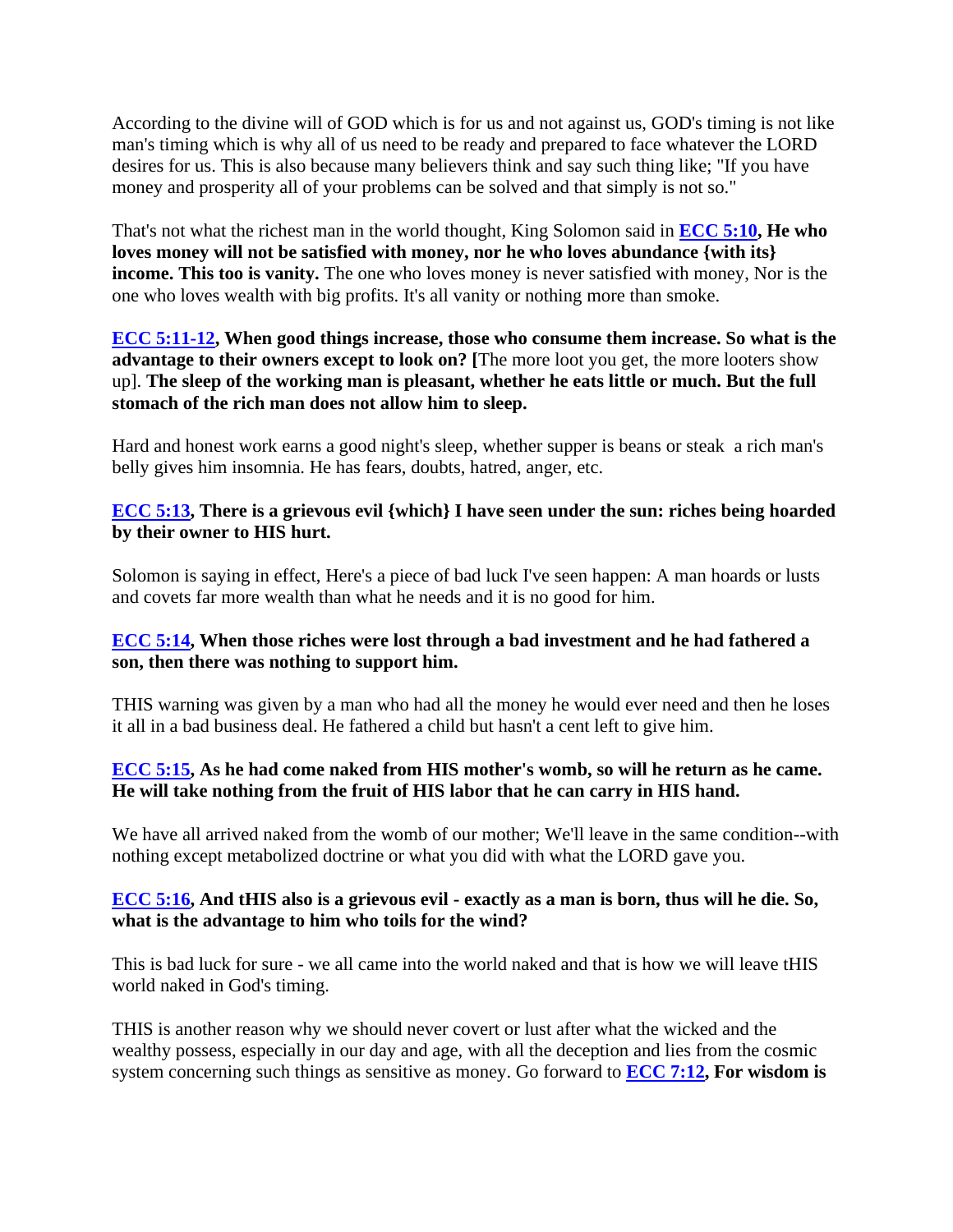**protection {just as} money is protection. But the advantage of knowledge is that wisdom preserves the lives of its possessors.**

#### **[ECC 10:19,](https://www.bibleserver.com/text/NIV/Ecclesiastes10%3A19) "Prepare a meal for enjoyment, and wine makes life merry, and money is the answer to everything."**

And, as all of you know, there may be the frustration that comes to us as we behold the glory of our LORD and the love we should have for one another while the wicked seems to prosper in this world.

#### Now, back in **[PSA 73:4,](https://www.bibleserver.com/text/NIV/Psalm73%3A4) When it says in verse 4 that "their body is fat" it means that they enjoy blessings from the LORD but do not want the LORD Himself.**

In the ancient world, prosperity was manifested by the strength of the human body being healthy and prosperous through the physical body. However, in [PSA 73:3,](https://www.bibleserver.com/text/NIV/Psalm73%3A3) he almost slipped away from God.

# He is saying *"There's no pain from their death like there is with others who are dying."*

This is a false truth because no one really knows what truly happens when an individual is in the dying stage of their life as well as the time and the manner of our death.

# **[PSA 68:20,](https://www.bibleserver.com/text/NIV/Psalm68%3A20) God is to us a God of deliverances; And to God the LORD belong escapes from death.**

And not only that but I also want you to remember that death has been overcome by the spiritual death of our LORD Jesus Christ who won the victory over death once and for all. **[1CO 15](https://www.bibleserver.com/text/NIV/1Corinthians15) says, "O death, where is your victory? O death, where is your sting? The sting of death is sin, and the power of sin is the law but thanks be to God, who gives us the victory through our LORD Jesus Christ. Therefore, my beloved brethren, be steadfast, immovable, always abounding in the work of the LORD, knowing that your toil is not {in} vain in the LORD.**

# THIS is why **[PSA 116:15,](https://www.bibleserver.com/text/NIV/Psalm116%3A15) Precious in the sight of the LORD is the death of HIS godly ones.**

You can see a little bit of arrogance coming through those who have been blessed by God who think that "they" are the reasons why they are blessed. We know that the truth and the blessings are not because of something you or I did to earn these Divine Blessings but because of what our LORD desires to give to whomever He wants to.

# **[1CO 4:7,](https://www.bibleserver.com/text/NIV/1Corinthians4%3A7) For who regards you as superior? And what do you have that you did not receive? But if you did receive it, why do you boast as if you had not received it?**

The reason is given in **[1CO 1:29,](https://www.bibleserver.com/text/NIV/1Corinthians1%3A29) that no man should boast before GOD. We all need to remind ourselves of something, which is the fact that you and I have something in our soul**